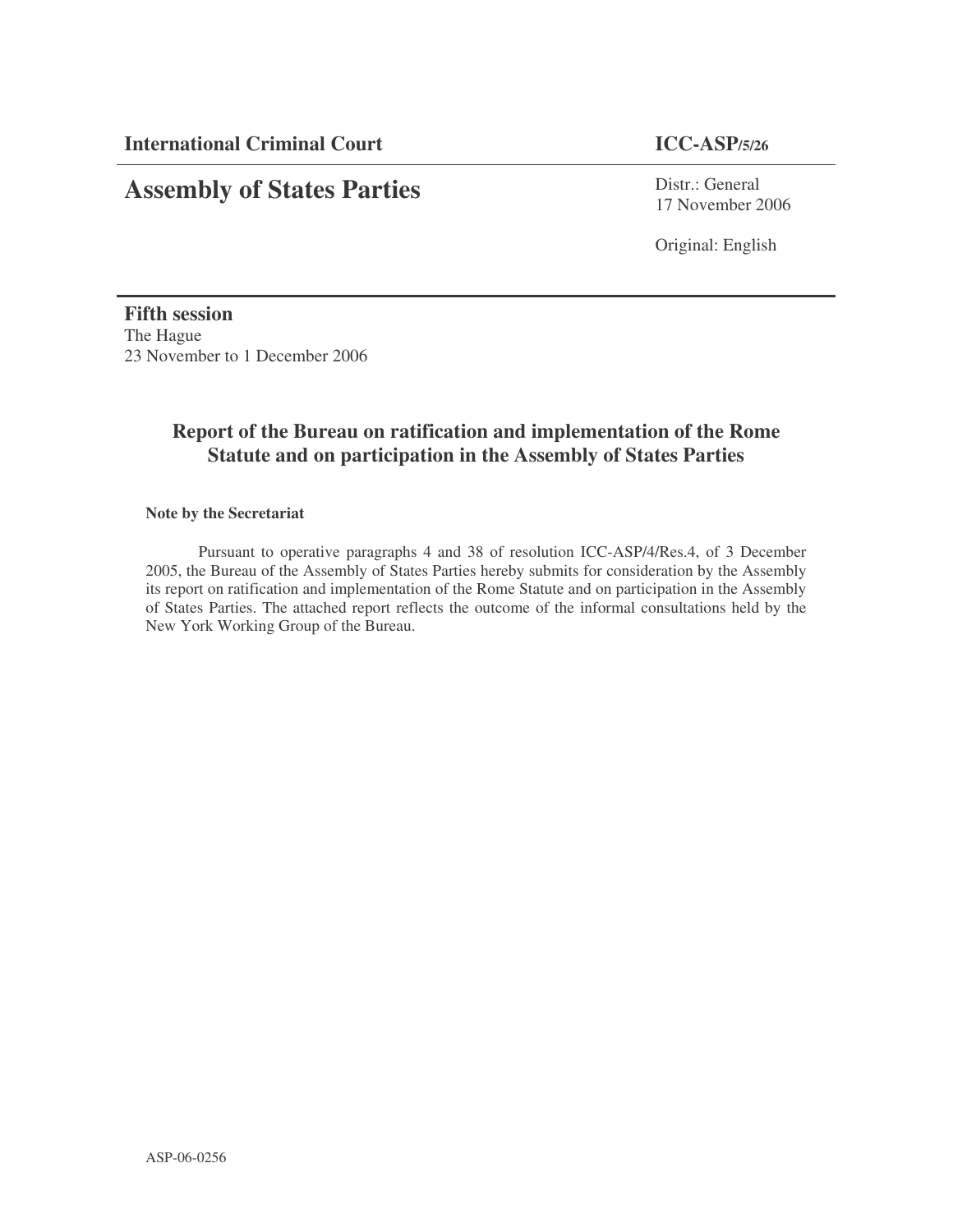# **Report of the Bureau on ratification and implementation of the Rome Statute and on participation in the Assembly of States Parties**

### **Procedure and consultations**

1. At its fourth session, the Assembly of States Parties to the Rome Statute of the International Criminal Court ("the Assembly") took the following decisions in resolution ICC-ASP/4/Res.4 in relation to increasing ratification and full implementation of the Rome Statute and to increasing participation in the Assembly:

"4. *Decides*, without prejudice to the functions of the Secretary-General of the United Nations in his capacity as depositary of the Rome Statute, to keep the status of ratifications under review, and to monitor developments in the field of implementing legislation, inter alia with a view to facilitating the provision of technical assistance that States Parties to the Rome Statute, or States wishing to become parties thereto, may wish to request from other States Parties or institutions in relevant areas and *requests* the Bureau to consider measures that could be taken by the Assembly, the Secretariat of the Assembly of States Parties or the States Parties to help increase the number of ratifications and to facilitate full implementation of the Rome Statute, and to report thereon to the Assembly in advance of its fifth session;"

"38. *Decides* to make a provisional change to the terms of the trust fund established by paragraph 1 of resolution ICC-ASP/2/Res.6 for the year 2006 to allow other developing States to draw on the fund so as to enhance the possibility of such States to participate in the activities of the Assembly of States Parties in meetings in, but not limited to, The Hague, and requests the Bureau to review the terms of the trust fund and make recommendations on application criteria for accessing the fund to the fifth session of the Assembly of States Parties, through the Committee on Budget and Finance with a view to maximising its effectiveness within the resources available, *calls upon* States, international organizations, individuals, corporations and other entities to contribute to the fund and *expresses its appreciation* to those that have done so;"

2. The requests made to the Bureau in paragraphs 4 and 38 of resolution ICC-ASP/4/Res.4 were referred to the New York Working Group by a decision of the Bureau taken on 14 February 2006.

3. Between April and July 2006, the facilitator, Ms. Jennifer McIver (New Zealand), held numerous informal consultations with experts from the Registry of the Court and the Secretariat of the Assembly of States Parties, with representatives of States Parties and regional groups and with representatives of the Coalition for the International Criminal Court and representatives of other nongovernmental organizations. She also met with experts from the United Nations Office of Legal Affairs and the United Nations Department of Economic and Social Affairs regarding their experience with the administration of trust funds.

4. On 27 June, 7 and 13 July 2006, the facilitator held three meetings of the New York Working Group, composed of States Parties and other States that expressed an interest in participating. At the meeting on 27 June, participants received a briefing from members of interested non-governmental organizations on their work relating to the issues before the Working Group and their perspectives on measures that could be taken to address those issues.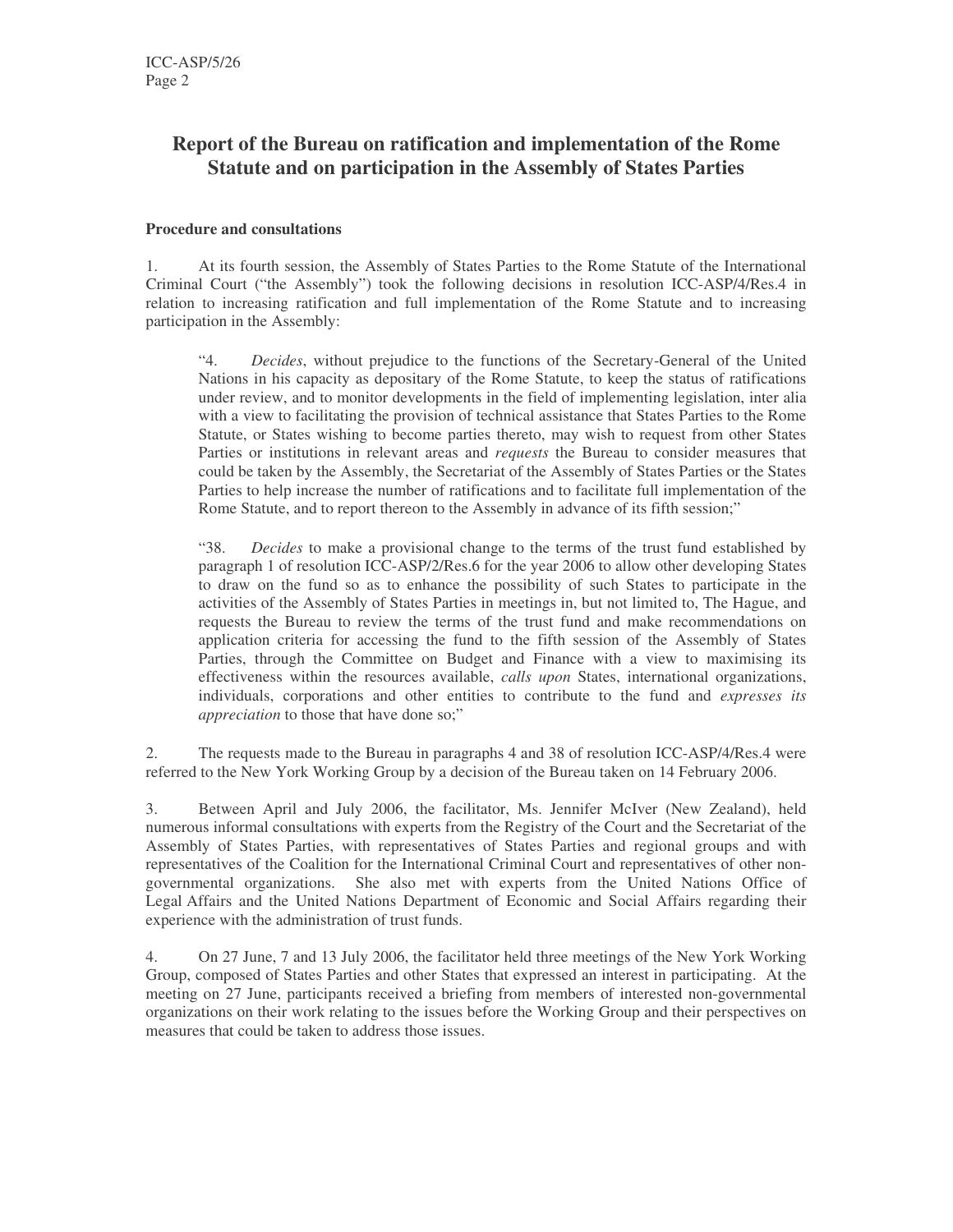5. This report reflects the outcome of the consultations conducted by the facilitator of the New York Working Group in relation to the requests made to the Bureau in paragraphs 4 and 38 of Assembly resolution ICC-ASP/4/Res.4.

### **Findings**

6. Resolution ICC-ASP/4/Res.4 recognised that universal ratification and full implementation of the Rome Statute of the International Criminal Court are imperative if we are to achieve justice and to be successful in the fight against impunity. It also recognised the importance of broad participation in the meetings and activities of the Assembly of States Parties.

7. Since the adoption of the Rome Statute in 1998, much has already been achieved and continues to be done to promote universal adherence to the Rome Statute and its full implementation by States Parties. The sustained efforts by members of the non-governmental community, including initiatives focused on awareness-raising, provision of technical assistance and collection of relevant information (such as model implementing legislation and cooperation agreements, and countryspecific information on relevant obstacles and political developments), were highly valued by States Parties. Some States Parties and regional organizations were also active in promoting ratification and full implementation, including through the development of national and regional strategies and plans of actions to that end.

8. This work needs to be continued and reinforced. In developing a plan of action on ratification and full implementation for the Assembly, much could be learnt from past experience. For example, States can provide support and encouragement, including among their closest neighbours and within the regions and groupings to which they belong.

9. As at the end of June 2006 there were 100 States Parties to the Rome Statute - a significant achievement over the seven years since its adoption in 1998. By the end of 2002, some 87 instruments of accession to the Rome Statute had already been deposited. In the three years since 2002, the rate of ratification of the Statute has declined substantially. In 2003 and again in 2004, five States became Parties to the Statute. In 2005, three new instruments of ratification were received. To date in 2006, no additional States have joined the list of States Parties.<sup>1</sup>

10. Similarly, the number of States Parties participating in the annual meetings of the Assembly has declined in recent years. In 2003, all States Parties to the Rome Statute attended the second session of the Assembly. In 2004, 10 States Parties did not attend the third session and in 2005, 17 States Parties failed to attend the fourth session.

11. The Working Group was concerned at these developments.

12. A number of obstacles that are hindering increased ratification and better implementation of the Rome Statute were identified. Lack of political will was identified as the key obstacle among States yet to become parties. Various factors could contribute to lack of political will, including in some cases low levels of public awareness about the Court and its contribution to international criminal justice. For a number of States, efforts to secure agreements relating to the non-surrender of persons to the Court were of real, practical concern, even constituting a major impediment to ratification or full implementation. Other major impediments included legal and technical difficulties,

<sup>&</sup>lt;sup>1</sup> One instrument of ratification and another of accession to the Rome Statute were deposited after the preparation of this report by the Working Group. Furthermore, on 3 November 2006, the depositary indicated that the Statute had become effective for another State on 3 June 2006, the date of State succession. Consequently, as at 1 November 2006, there were 103 States Parties to the Rome Statute.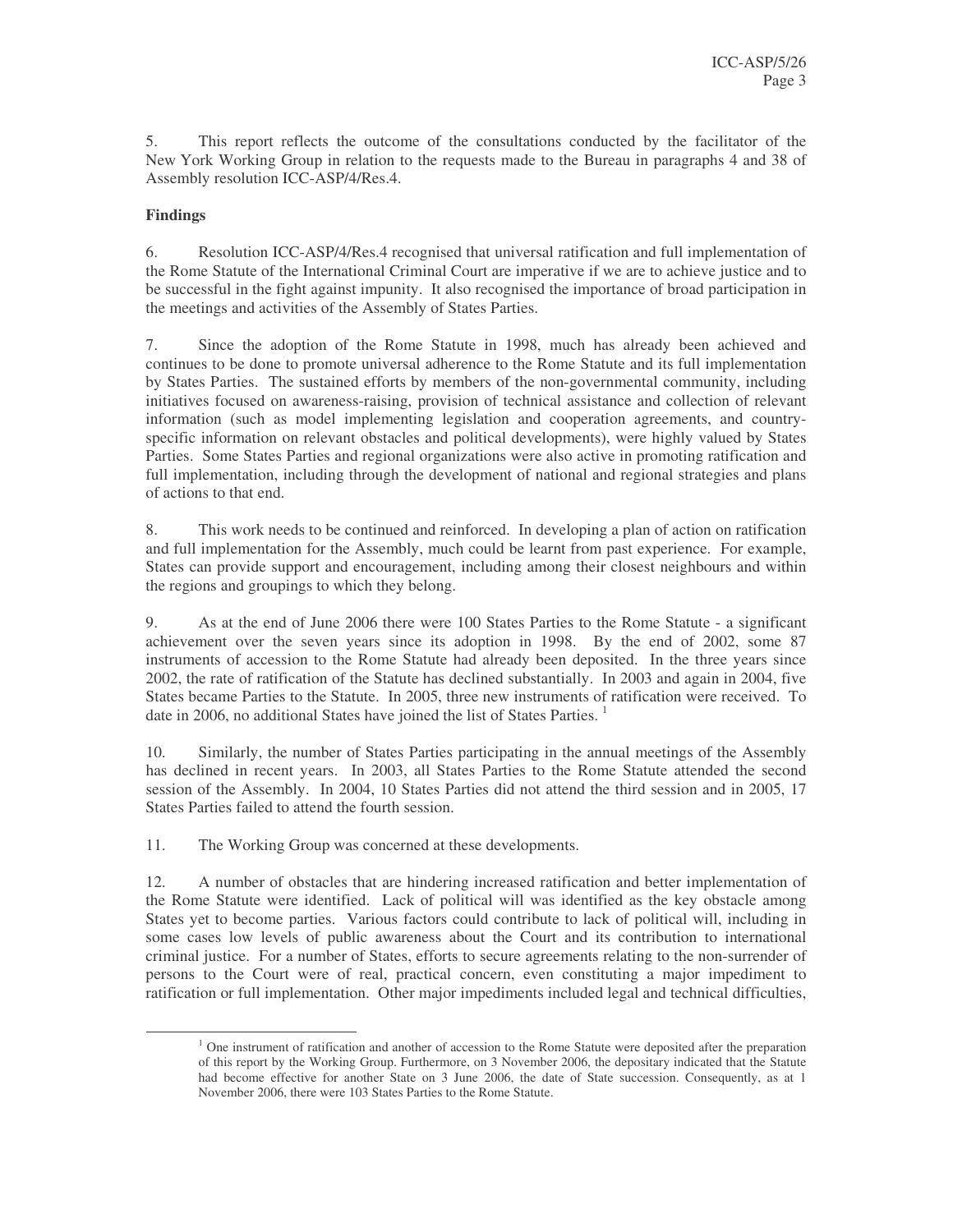such as lack of will and/or capacity to develop implementing legislation, country-specific constitutional hurdles, and the need to complete work on the crime of aggression. The levels of assessed contributions required from States Parties to the Rome Statute were an obstacle to ratification in some cases, and in other cases a burden faced by existing States Parties, which will be reduced if there were more ratifications.

13. The Working Group considered that it is the primary responsibility of States to promote universality and full implementation and that States should strengthen their efforts to that end, including by focusing on their closest regional relationships. Efforts should include bilateral and regional political dialogue, awareness-raising initiatives, technical and financial assistance and a deepening commitment by States Parties to a strong and successfully functioning Court.

14. In addition, the Secretariat of the Assembly of States Parties should, within existing resources, act as a focal point for all information relating to ratification and full implementation of the Rome Statute and participation in the Assembly. This information coordination role would help to ensure that efforts are well-targeted and non-duplicative and that maximum benefit is obtained from planned initiatives.

15. The Group also considered that full participation by States Parties in the meetings and activities of the Assembly was important to sustain and deepen commitment to the full implementation of the Rome Statute and to the Court. Wider attendance at the Assembly by non-State parties and observers was also an important way to increase understanding of and support for the Court.

16. In order to increase participation in the Assembly, the Group considered that the terms of reference of the Trust Fund for the participation of least developed countries and other developing States in the work of the Assembly of States Parties should be formally revised to allow other developing States to also benefit from the Fund. In administering the expanded Trust Fund, however, it was considered that States Parties, in particular those that are least developed countries, should be accorded priority access to the Fund.

### **Recommendations**

17. The Working Group recommends that the Bureau forward to the Assembly of States Parties for its consideration this report and the draft plan of action contained in the annex hereto.

18. The Working Group also recommends the following revisions to operative paragraphs 4 and 38 of resolution ICC-ASP/4/Res.4 2 for consideration by the Assembly at its fifth session:

"4. *Decides*, without prejudice to the functions of the Secretary-General of the United Nations in his capacity as depositary of the Rome Statute, to keep the status of ratifications under review, and to monitor developments in the field of implementing legislation, inter alia with a view to facilitating the provision of technical assistance that States Parties to the Rome Statute, or States wishing to become parties thereto, may wish to request from other States Parties or institutions in relevant areas and, to that end, *decides* to adopt and implement the draft plan of action for achieving universality and full implementation of the Rome Statute of the International Criminal Court annexed to this resolution and *requests* the Bureau to review implementation of the plan of action and progress towards achieving its objectives and to report thereon to the Assembly in advance of its sixth session;"

<sup>&</sup>lt;sup>2</sup> The proposed new language is underlined.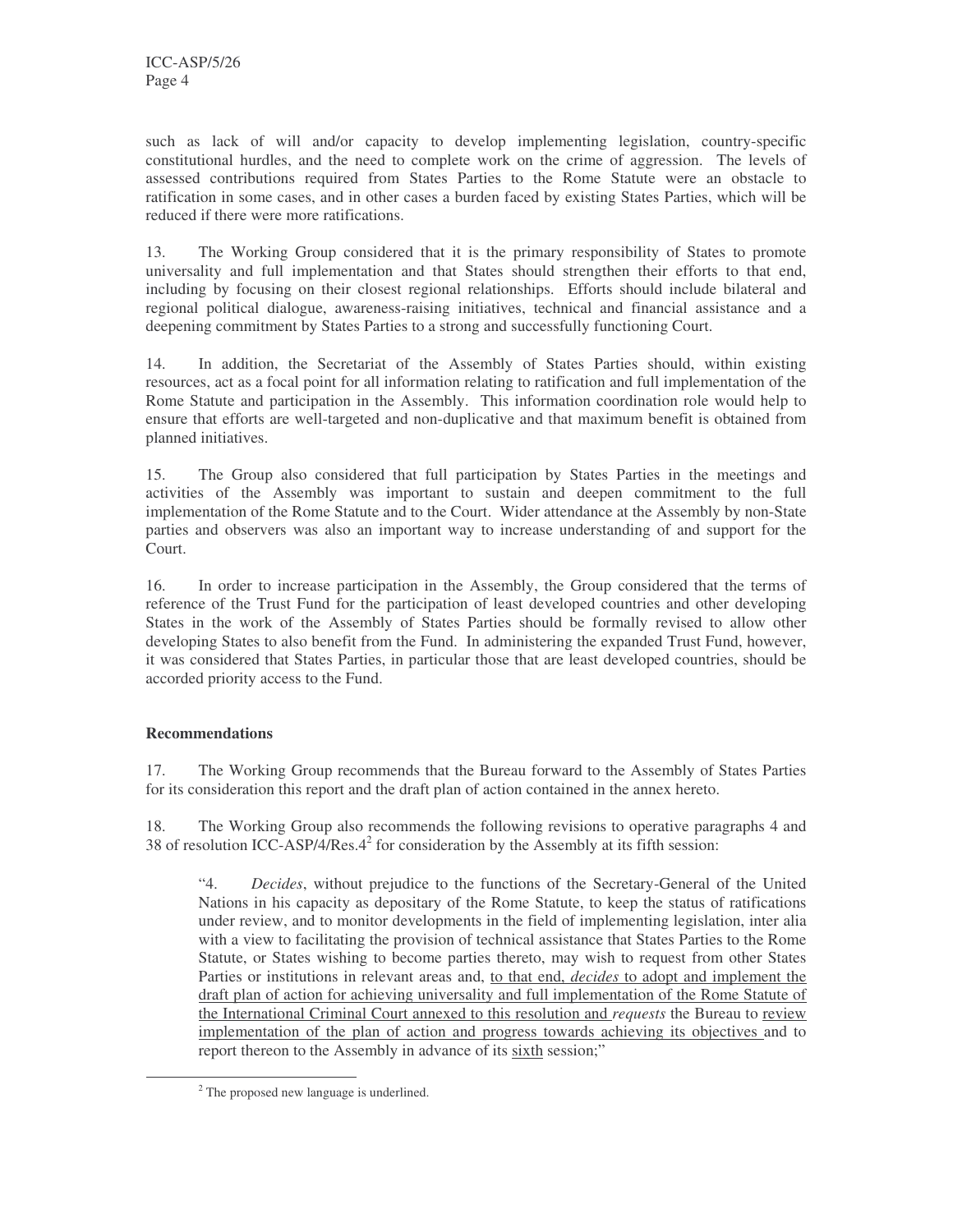"38. *Decides* to request the Registrar of the Court to revise the terms of the trust fund established by paragraph 1 of resolution ICC-ASP/2/Res.6 for the year 2006 to allow other developing States to draw on the fund so as to enhance the possibility of such States to participate in the meetings of the Assembly of States Parties, *requests* the Secretariat to ensure that information regarding the availability of assistance from the trust fund is widely disseminated among developing States in good time prior to the annual session of the Assembly of States Parties and also that States Parties to the Rome Statute, in particular those that are least developed countries, are accorded priority access to the fund, and *reiterates* its call upon States, international organizations, individuals, corporations and other entities to contribute to the fund and expresses its appreciation to those that have done so;"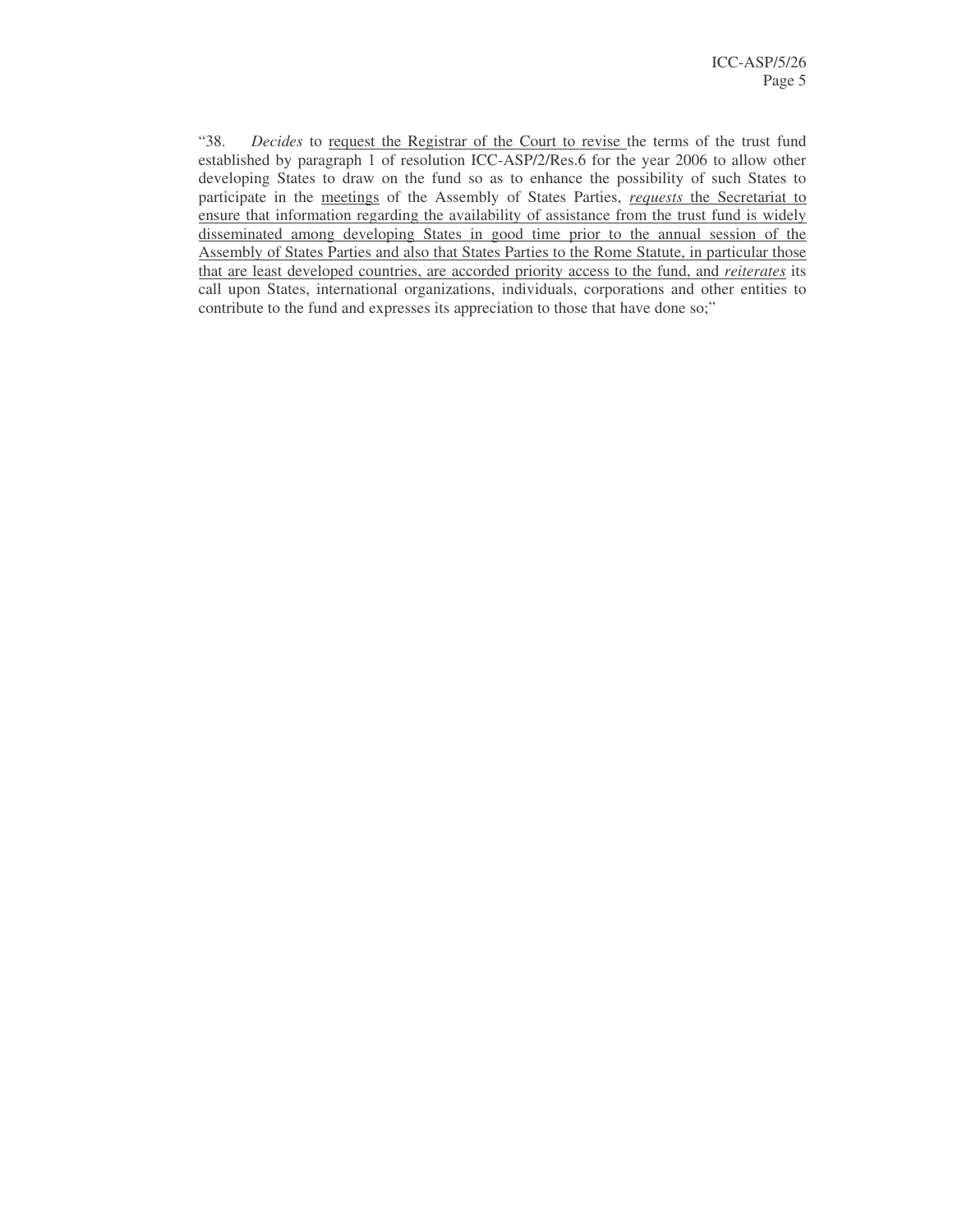### **Annex**

# **Draft plan of action of the Assembly of States Parties for achieving universality and full implementation of the Rome Statute of the International Criminal Court**

### **Objectives**

1. Universality of the Rome Statute of the International Criminal Court is imperative if we are to end impunity for the perpetrators of the most serious crimes of international concern, contribute to the prevention of such crimes, and guarantee lasting respect for and enforcement of international justice.

2. Full and effective implementation of the Rome Statute by all States Parties is equally vital to the achievement of these objectives.

### **States Parties**

3. States Parties have the primary responsibility for promoting the objectives set out in paragraphs 1 and 2 above. States should make full use of the political, financial and technical means at their disposal to continue and strengthen their efforts to achieve these objectives.

4. To this end, States Parties should proactively promote universality and full implementation, including through bilateral and regional relationships, such as by developing initiatives that focus on neighbouring States and on the regions, subregions or other groupings to which they belong, as well as on the particular obstacles faced by those States, regions, subregions or groupings.

5. In addition, States Parties should deepen their own commitment to the Court and to the Rome Statute so as to ensure a strong, effective and efficient institution and thereby encourage other States to join.

6. States Parties' efforts should include:

(a) Direct political and other contacts with relevant States, regional groups or regional organizations with the objective of fostering political will and support for ratification and full implementation of the Rome Statute;

(b) Where appropriate, efforts to seek an agenda item on the Court in any bilateral contacts, including at the highest levels, with non-States parties;

(c) Ratification and full implementation of the Agreement on the Privileges and Immunities of the International Criminal Court and encouragement of its ratification and implementation by other States not yet parties to the Agreement;

(d) Providing technical or financial assistance to States wishing to become Parties to the Rome Statute as well as to States and other entities wishing to promote its universality;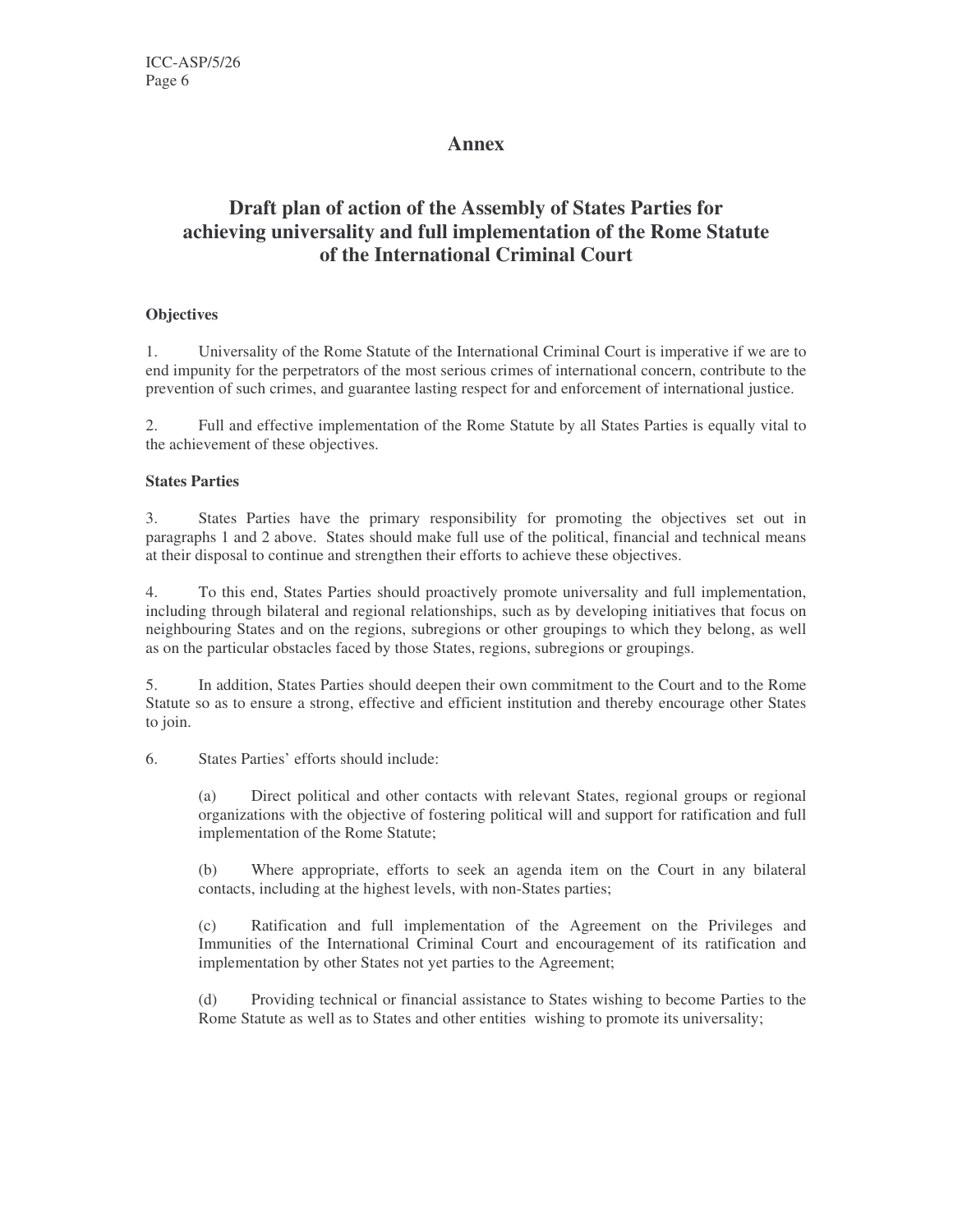(e) Convening and supporting seminars, conferences and other national, regional or international events aimed at promoting ratification and full implementation of, and support for, the Rome Statute;

(f) Wide dissemination of information about the Court and its role, including by giving consideration to inviting representatives of the Court or the Secretariat of the Assembly of States Parties to address national, regional and international events;

(g) Identification of a national contact point for matters related to promotion of the ratification and full implementation of the Rome Statute;

(h) Providing to the Secretariat of the Assembly of States Parties ("the Secretariat") information relevant to promotion of the ratification and full implementation of the Rome Statute, including, inter alia:

- (i) Information on obstacles to ratification or full implementation facing States;
- (ii) National or regional strategies or plans of action to promote ratification and/or full implementation;
- (iii) Technical and other assistance needs and delivery programmes;
- (iv) Planned events and activities;
- (v) Examples of implementing legislation for the Rome Statute;
- (vi) Bilateral cooperation agreements between the Court and States Parties;
- (vii) Solutions to constitutional issues arising from ratification;
- (viii) National contact points for matters related to promotion of ratification and full implementation.

(i) Full and effective implementation of the Rome Statute, including the duty to cooperate fully with the Court. To this end, any State facing difficulties with ensuring full implementation should identify its assistance needs promptly with a view to obtaining appropriate technical and/or financial assistance;

(j) Active participation in and support for the meetings and activities of the Assembly of States Parties and its subsidiary bodies, in order to, inter alia, promote attendance at Assembly meetings by other States Parties and those not yet parties.

#### **Secretariat of the Assembly of States Parties**

7. The Secretariat should support States in their efforts to promote universality and full implementation of the Rome Statute by acting as a focal point for information exchange, within existing resources, including by:

(a) Collecting and collating relevant information from States Parties, regional organizations, members of the non-governmental community and others engaged in promoting universality and full implementation of the Rome Statute;

(b) Ensuring that such information is readily and widely accessible and disseminated to interested States and others.